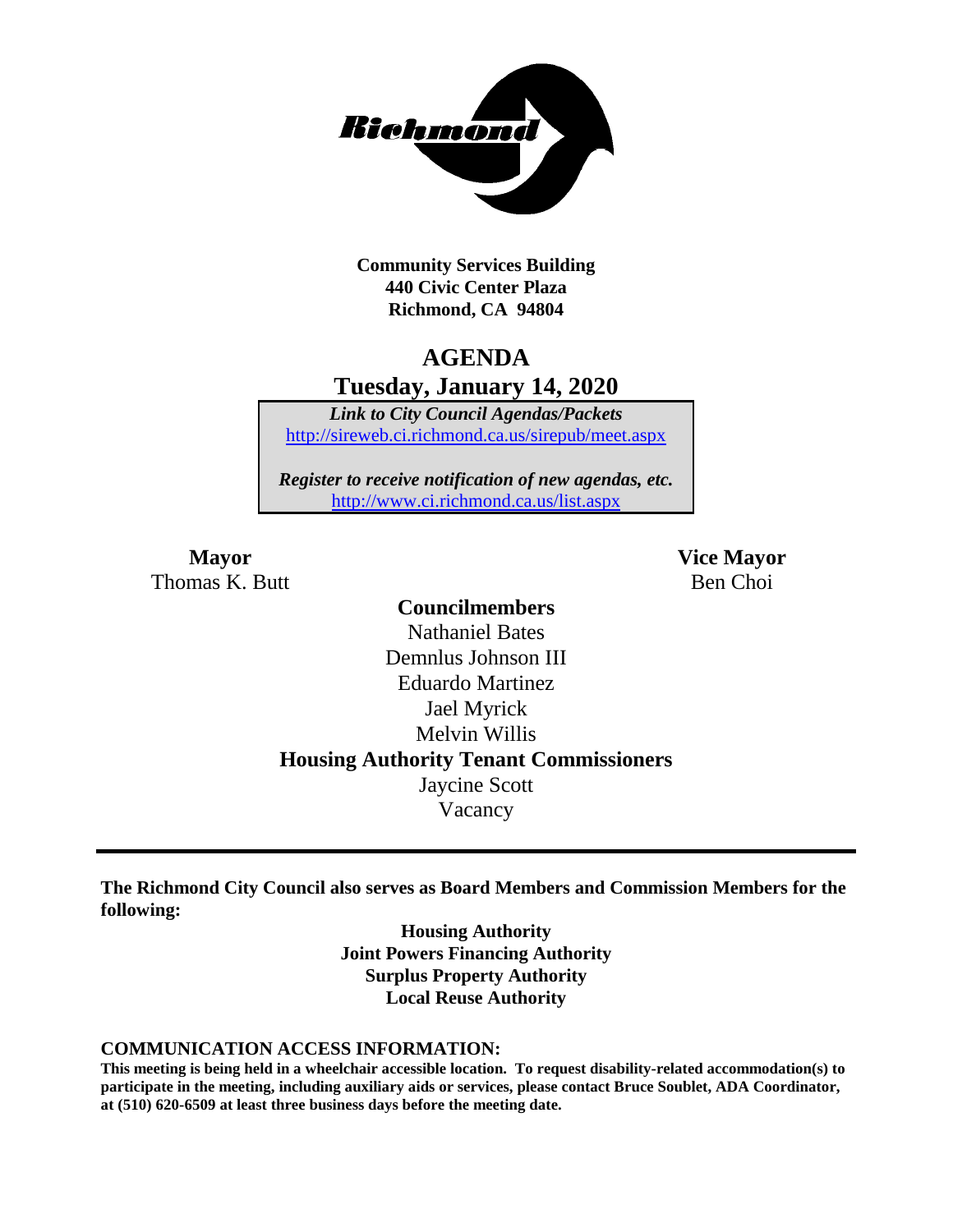# **MEETING PROCEDURES**

The City of Richmond encourages community participation at its City Council meetings and has established procedures that are intended to accommodate public input in a timely and time-sensitive way. As a courtesy to all members of the public who wish to participate in City Council meetings, please observe the following procedures:

**PUBLIC COMMENT ON AGENDA ITEMS:** Anyone who desires to address the City Council on items appearing on the agenda must complete and file a pink speaker's card with the City Clerk **prior** to the City Council's consideration of the item. Once the City Clerk has announced the item, no person shall be permitted to speak on the item other than those persons who have submitted their names to the City Clerk. Your name will be called when the item is announced for discussion. **Each speaker will be allowed up to TWO (2) MINUTES to address the City Council on NON-PUBLIC HEARING items listed on the agenda. Speakers are allowed up to THREE (3) minutes on PUBLIC HEARING items.**

**OPEN FORUM FOR PUBLIC COMMENT:** Individuals who would like to address the City Council on matters not listed on the agenda or on items remaining on the consent calendar may do so under Open Forum. All speakers must complete and file a pink speaker's card with the City Clerk **prior** to the commencement of Open Forum. The amount of time allotted to individual speakers shall be determined based on the number of persons requesting to speak during this item. **The time allocation for each speaker will be as follows:** 15 or fewer speakers, a maximum of 2 minutes; 16 to 24 speakers, a maximum of 1 and one-half minutes; and 25 or more speakers, a maximum of 1 minute.

### **SPEAKERS ARE REQUESTED TO OCCUPY THE RESERVED SEATS IN THE FRONT ROW BEHIND THE SPEAKER'S PODIUM AS THEIR NAME IS ANNOUNCED BY THE CITY CLERK.**

**CONSENT CALENDAR:** Consent Calendar items are considered routine and will be enacted, approved or adopted by one motion unless a request for removal for discussion or explanation is received from the audience or the City Council. A member of the audience requesting to remove an item from the consent calendar that is sponsored by City staff must first complete a speaker's card and discuss the item with a City staff person who has knowledge of the subject material **prior** to filing the card with the City Clerk and **prior** to the City Council's consideration of Agenda Review. Councilmembers who request to remove an item from the consent calendar must do so during Agenda Review. An item removed from the Consent Calendar may be placed anywhere on the agenda following the City Council's agenda review.

**CONDUCT AT MEETINGS:** Richmond City Council meetings are limited public forums during which the City strives to provide an open, safe atmosphere and promote robust public debate. Members of the public, however, must comply with state law, as well as the City's laws and procedures and may not actually disrupt the orderly conduct of these meetings. The public, for example, may not shout or use amplifying devices, must submit comment cards and speak during their allotted time, may not create a physical disturbance, may not speak on matters unrelated to issues within the jurisdiction of the City Council or the agenda item at hand, and may not cause immediate threats to public safety.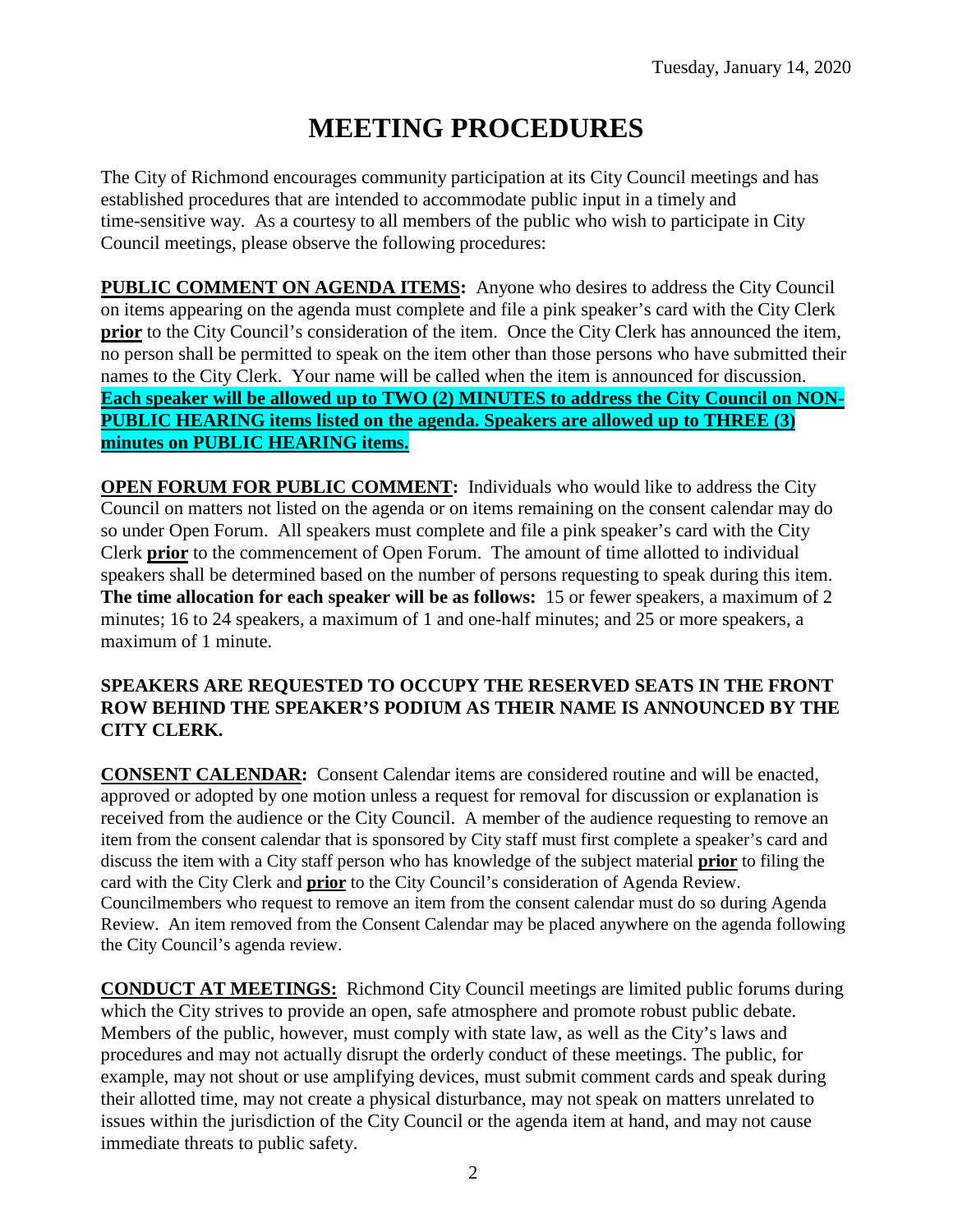**CITY HARASSMENT POLICY:** The City invites public comment and critique about its operations, including comment about the performance of its public officials and employees, at the public meetings of the City Council and boards and commissions. However, discriminatory or harassing comments about or in the presence of City employees, even comments by third parties, may create a hostile work environment, if severe or pervasive. The City prohibits harassment against an applicant, employee, or contractor on the basis of race, religious creed, color, national origin, ancestry, physical disability, medical condition, mental disability, marital status, sex (including pregnancy, childbirth, and related medical conditions), sexual orientation, gender identity, age or veteran status, or any other characteristic protected by federal, state or local law. In order to acknowledge the public's right to comment on City operations at public meetings, which could include comments that violate the City's harassment policy if such comments do not cause an actual disruption under the Council Rules and Procedures, while taking reasonable steps to protect City employees from discrimination and harassment, City Boards and Commissions shall adhere to the following procedures. If any person makes a harassing remark at a public meeting that violates the above City policy prohibiting harassment, the presiding officer of the meeting may, at the conclusion of the speaker's remarks and allotted time: (a) remind the public that the City's Policy Regarding Harassment of its Employees is contained in the written posted agenda; and (b) state that comments in violation of City policy are not condoned by the City and will play no role in City decisions. If any person makes a harassing remark at a public meeting that violates the above City policy, any City employee in the room who is offended by remarks violating the City's policy is excused from attendance at the meeting. No City employee is compelled to remain in attendance where it appears likely that speakers will make further harassing comments. If an employee leaves a City meeting for this reason, the presiding officer may send a designee to notify any offended employee who has left the meeting when those comments are likely concluded so that the employee may return to the meeting. The presiding officer may remind an employee or any council or board or commission member that he or she may leave the meeting if a remark violating the City's harassment policy is made. These procedures supplement the Council Rules and Procedures relating to disruption of orderly conduct at Council meetings.

Any law enforcement officer on duty or whose service is commanded by the presiding officer shall be Sergeant-at-Arms of the Council meetings. He/she, or they, shall carry out all orders and instructions given by the presiding officer for the purpose of maintaining order and decorum at the Council meetings (City Council Rules of Procedure and Order Section III F, RMC Section 2.12.030).

**\*\*\*\*\*\*\*\*\*\*\*\*\*\*\*\*\*\*\*\*\*\*\*\*\*\*\*\*\*\*\*\*\*\*\*\*\*\*\*\*\*\*\*\*\*\*\*\*\*\*\*\*\*\*\*\*\*\***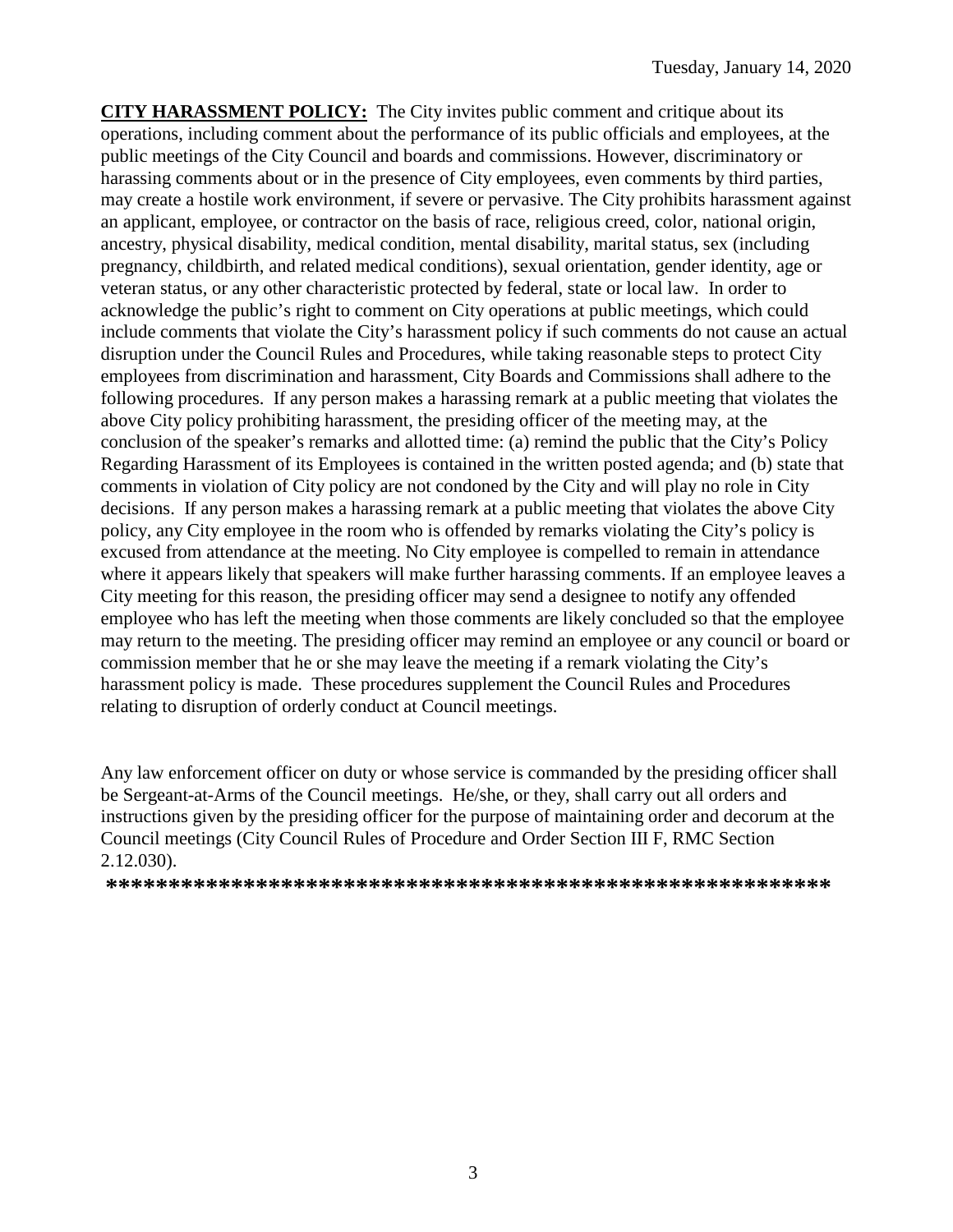# **OPEN SESSION TO HEAR PUBLIC COMMENT BEFORE CLOSED SESSION**

5:30 p.m.

### **A. ROLL CALL**

### **B. PUBLIC COMMENT BEFORE CLOSED SESSION**

### **C. ADJOURN TO CLOSED SESSION**

### **CLOSED SESSION**

Shimada Room of the Community Services Building

#### **CITY COUNCIL**

CONFERENCE WITH LEGAL COUNSEL - ANTICIPATED LITIGATION (Significant exposure to litigation pursuant to paragraph (2) or (3) of Subdivision (d) [as applicable] of Government Code Section 54956.9):

Anticipated Litigation (one case)

PUBLIC EMPLOYEE PERFORMANCE EVALUATION (Government Code Section 54957):

Title: City Manager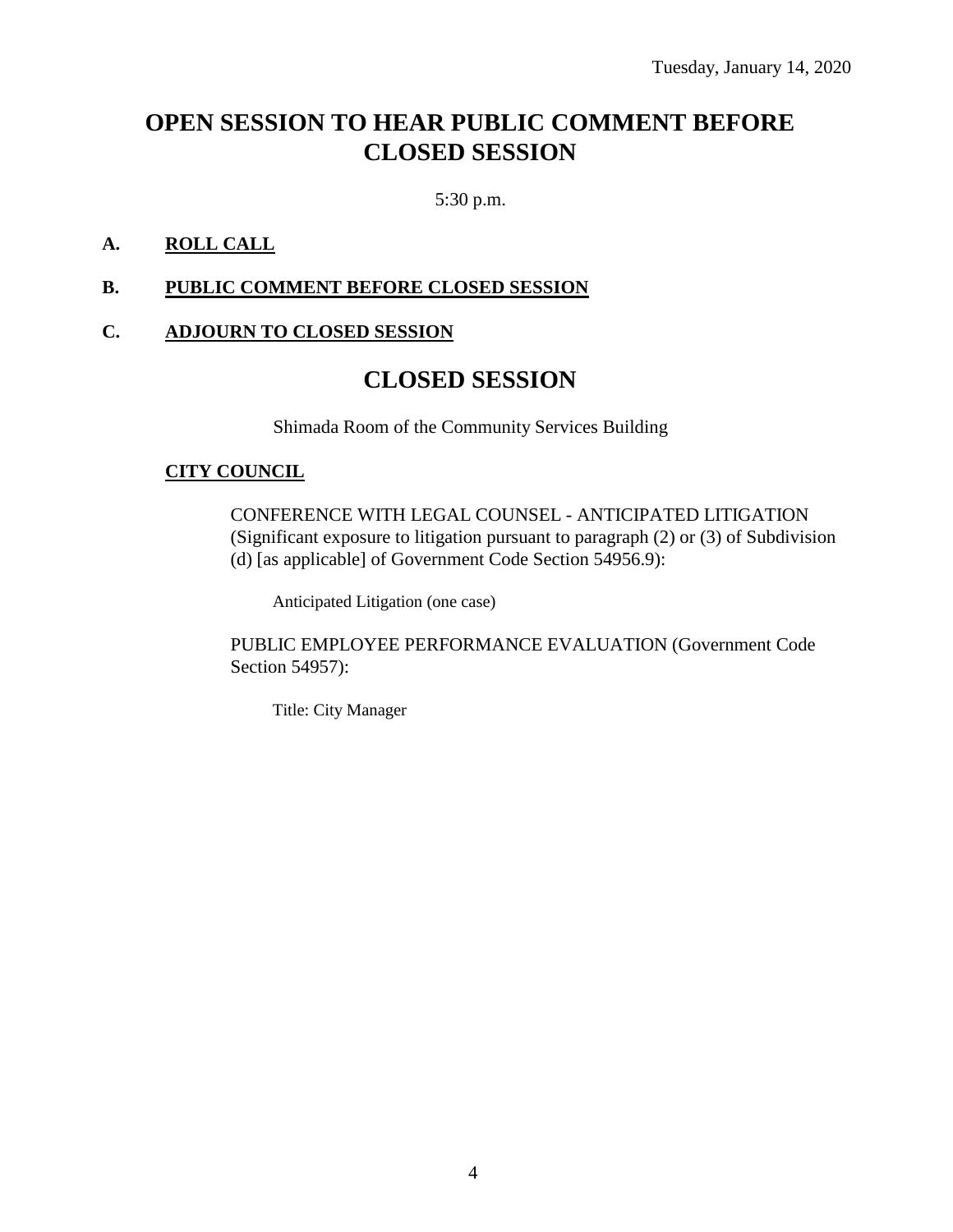## **REGULAR MEETING OF THE RICHMOND CITY COUNCIL**

6:30 p.m.

- **A. PLEDGE TO THE FLAG**
- **B. ROLL CALL**
- **C. STATEMENT OF CONFLICT OF INTEREST**
- **D. AGENDA REVIEW**

### **E. REPORT FROM THE CITY ATTORNEY OF FINAL DECISIONS MADE DURING CLOSED SESSION**

- **F. REPORT FROM THE CITY MANAGER**
- **G. OPEN FORUM FOR PUBLIC COMMENT**

### **H. CITY COUNCIL CONSENT CALENDAR**

- **H-1.** APPROVE an Interagency Agreement between the City of Richmond and Contra Costa County and APPROPRIATE up to \$17,490 in funding to support the Love Your Block community beautification program in the North Richmond community, as authorized in the North Richmond Mitigation Fee (NRMF) Expenditure Plan - Community Services Department (Ranjana Maharaj 620- 6972).
- **H-2.** RECEIVE the City's Investment and Cash Balance Report for the month of November 2019 – Finance Department (Belinda Brown 620-6740).
- **H-3.** APPROVE an amendment to the standard contract with Steven Falk to serve as Interim City Manager of the City of Richmond through January 24, 2020, and then to provide as-requested, as-needed consulting services through June 30, 2020 - City Attorney's Office (Bruce Reed Goodmiller/Carlos A. Privat 620- 6509).
- **H-4.** APPROVE the minutes of the December 3, 7, 10, and 17, 2019, Regular and Special City Council meetings - City Clerk's Office (Pamela Christian 620- 6513).
- **H-5.** ADOPT an ordinance (second reading) amending sections of Richmond Municipal Code Chapter 9.48 Integrated Pest Management - Office of the Mayor (Mayor Tom Butt 620-6503).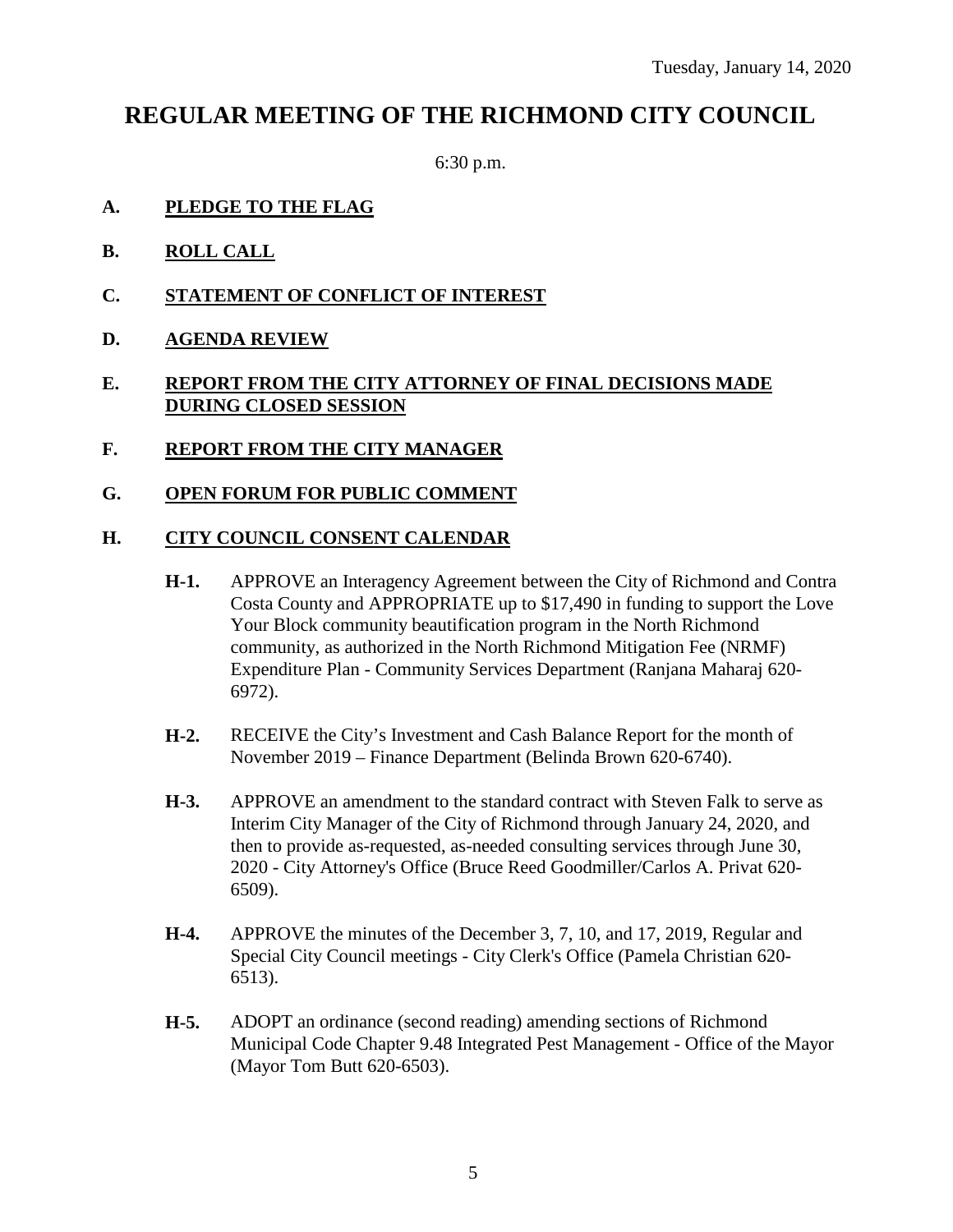- **H-6.** APPROVE a sole-source contract with Priority Dispatch to provide maintenance, support and critical updates to the ProQA software application and card sets used by the Communications Center, for a total amount not to exceed \$22,401 through March 31, 2023 - Fire Department (Chief Adrian Sheppard 307-8041).
- **H-7.** RECEIVE and ACKNOWLEDGE receipt of a report pursuant to Health and Safety Code 13146.4 regarding fire inspection compliance for 2019 - Fire Department (Chief Adrian Sheppard 307-8041).
- **H-8.** ADOPT a resolution to adopt the Richmond Community Wildfire Protection Plan, an appendix to the Contra Costa County Wide Community Wildfire Protection Plan - Fire Department (Chief Adrian Sheppard 307-8041).
- **H-9.** APPROVE a contract with Websedge to develop police personnel promotional material and provide recruitment and branding services in an amount not to exceed \$25,000. The contract term will be from August 1, 2019, to June 30, 2020 - Police Department (Interim Chief Bisa French 621-1802).
- **H-10.** APPROVE a police services agreement with Contra Costa County to provide monitoring of AB109 probationers and parolees from July 1, 2019, through June 30, 2020; and ACCEPT and APPROPRIATE \$146,795 in AB109 Realignment funds - Police Department (Interim Chief Bisa French 621-1802).
- **H-11.** APPROVE the purchase of a trailer to be used for impaired driving enforcement operations, and the purchase of three portable speed displays for traffic safety and enforcement operations, through the approved and accepted Office of Traffic Safety (OTS) 2019/2020 Grant, in an amount not to exceed \$46,400 - Police Department (Interim Chief Bisa French 621-1802).
- **H-12.** ADOPT a resolution authorizing the ACCEPTANCE and APPROPRIATION of a \$14,000 Target Mini-Pitch Enhancement Grant - Department of Infrastructure Maintenance and Operations (Yader Bermudez 774-6300).
- **H-13.** ADOPT a resolution approving the transfer of \$50,000 from the District reserve funds to perform certain capital improvement projects at the Marina, as requested by the Marina Landscape and Lighting Maintenance District Advisory Committee - Department of Infrastructure Maintenance and Operations (Yader Bermudez 774-6300).
- **H-14.** ADOPT a resolution authorizing on-call professional services contracts with three firms: Avila Project Management, CSW | ST2, and mack5, for as-needed project management services for capital projects, including federally funded projects, in an amount not to exceed \$400,000 per firm for a three year term with the option to extend the term for one additional year - Engineering and Capital Improvement Projects Department (Yader Bermudez 774-6300/Tawfic Halaby 621-1612).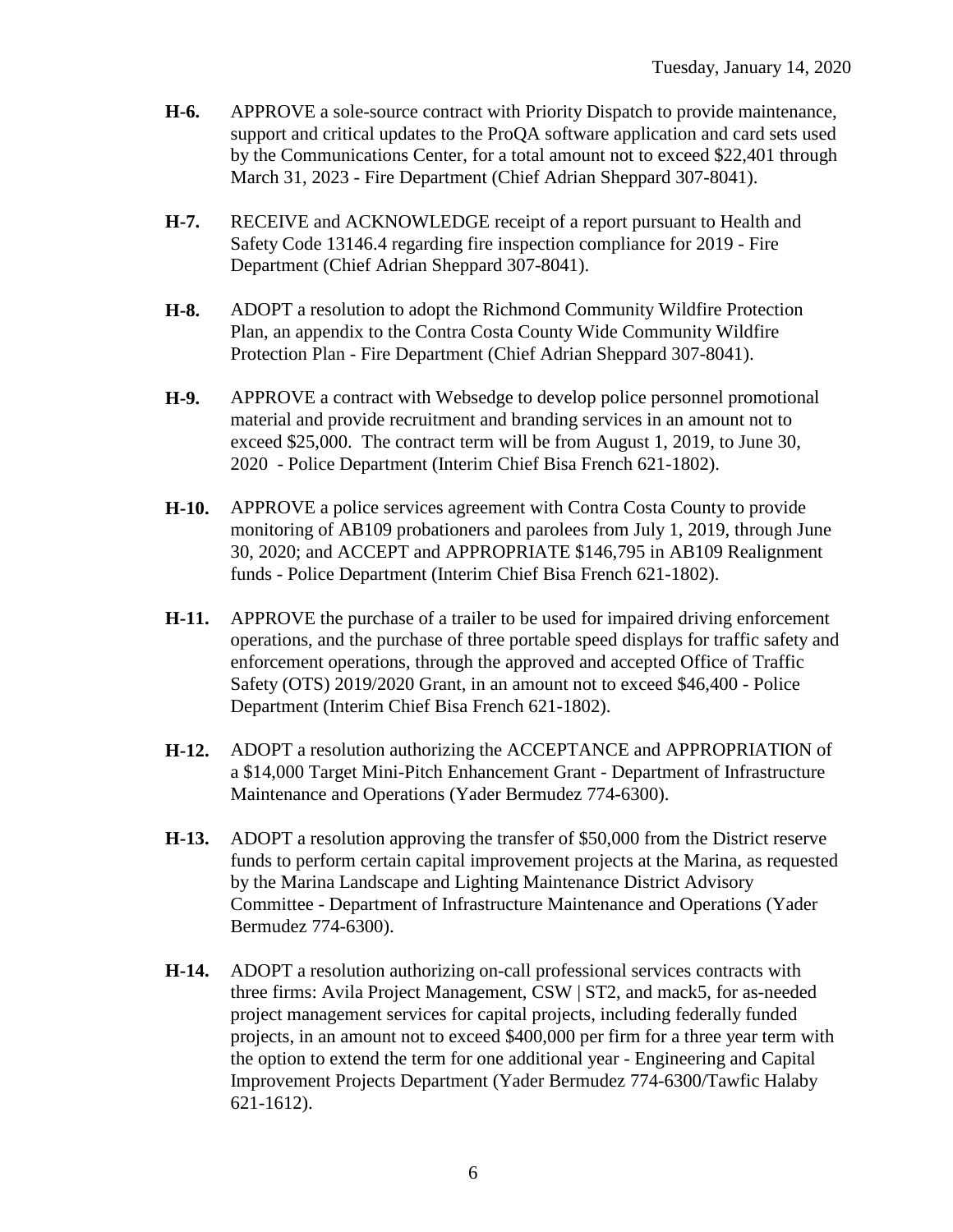- **H-15.** ADOPT an ordinance (second reading) to establish wages, salary, and compensation for Deputy City Manager (Salary Range No. 5.5. \$12,338 - \$19,640); Community Development Director (Salary Range No. 5.2. \$11,801 - \$18,785), Library and Community Services Director (Salary Range No. 5.1 \$10,728 - \$17,078) and Public Works Director (Salary Range No. 5.1 \$10,728 - \$17,078) classifications - Human Resources Management Department (Lisa Stephenson/Donna Newton 620-6600).
- **H-16.** ADOPT a resolution amending the City of Richmond's Position Classification Plan to add the new Communications Dispatcher III classification – Human Resources Management Department (Lisa Stephenson/Donna Newton 620- 6600).
- **H-17.** INTRODUCE an ordinance (first reading) to establish wages, salaries and compensation for the new classification specification for Communications Dispatcher III (Salary Range No.128 \$7,090 - \$8,577/month) - Human Resources Management Department (Lisa Stephenson/Donna Newton 620-6600).
- **H-18.** APPROVE a contract with Governmentjobs.com dba NeoGov for software support and subscription with governmentjobs.com for job postings to the public - Human Resources Management Department (Lisa Stephenson 620-6600).
- **H-19.** ADOPT by resolution the Demonstration Partnerships Policy as set forth in Exhibit A; and AUTHORIZE the city manager to enter into Demonstration Partnerships agreements when not otherwise subject to any City Code restrictions, if the agreements meet specified criteria of the Demonstration Partnerships Policy; and DIRECT the city manager to lead implementation of the Demonstration Partnership Policy; as specified therein - City Manager's Office (Steven Falk/Denée Evans 620-6512).

### **I. PUBLIC HEARINGS**

**I-1.** HOLD the fifth public hearing to receive public input on draft maps of voting district boundaries and election sequencing as part of the City's transition from an "at-large" election system of electing City Councilmembers to a "by-district" election system; SELECT a map to establish district boundaries; and: (1) INTRODUCE and ADOPT an Urgency Ordinance adopting sections 2.16.050 (City Council Election Districts and Sequencing) and 2.16.060 (City Council Residency) of the Richmond Municipal Code to transition from at-large to bydistrict elections of City Councilmembers; and (2) INTRODUCE an ordinance (first reading) adopting sections 2.16.050 (City Council Election Districts and Sequencing) and 2.16.060 (City Council Residency) of the Richmond Municipal Code to transition from at-large to by-district elections of City Councilmembers - City Attorney's Office/City Clerk's Office (Bruce Reed Goodmiller 620- 6509/Pamela Christian 620-6513).